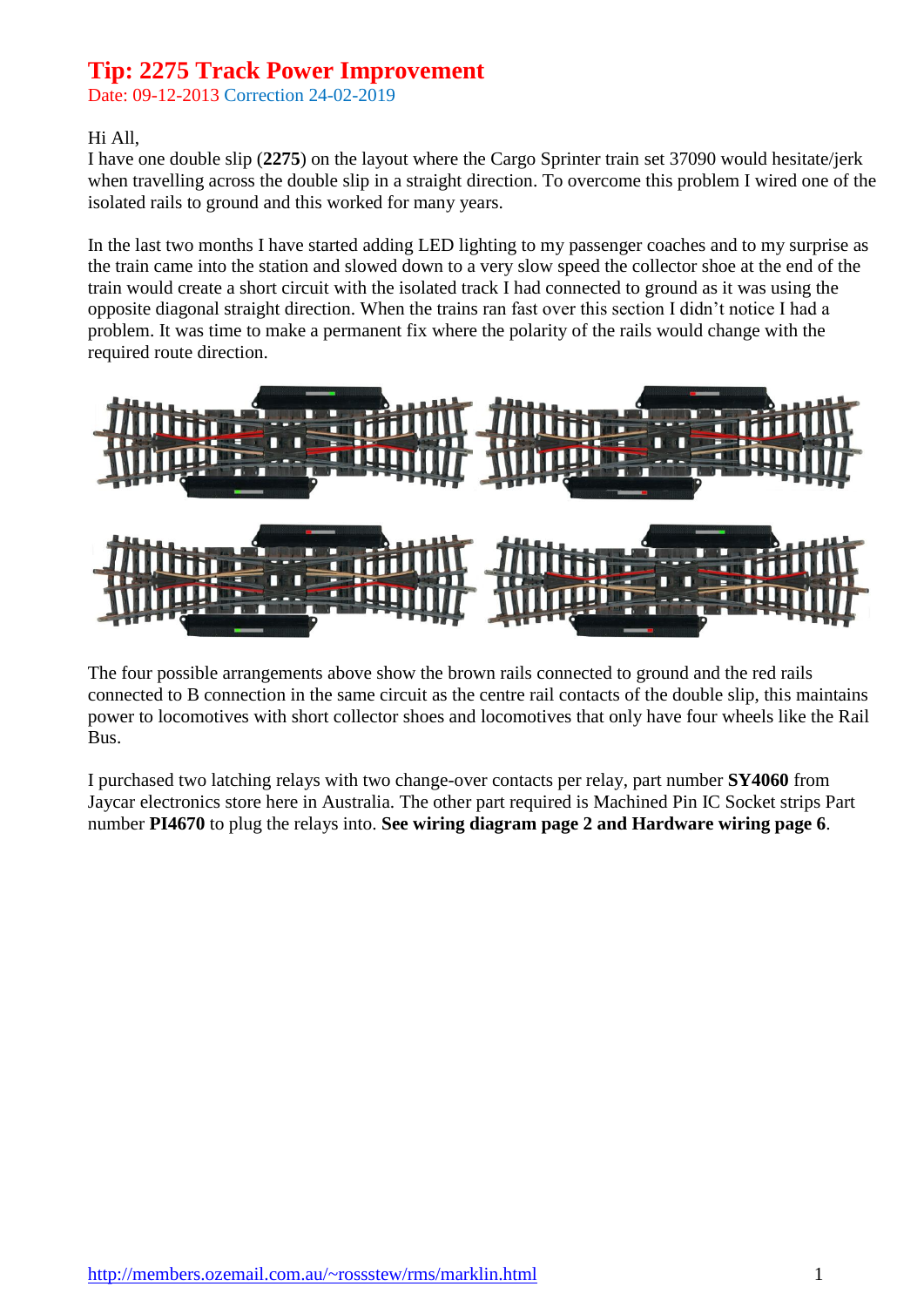Date: 09-12-2013 Correction 24-02-2019

### **Version 1 Green – Green Straight**

The point motor actuators show the switched position of the motors and the latching relays 1B and 2B coils are wired in parallel with the point motors 1A and 2A respectively. The change over contacts of the relays must switch the polarity of the rails at the opposite end to the switching point motor. The long green arrow shows the route and the red crosses indicate that trains must not enter at this position.



Please note that the k83 power/digital signal (red/brown) hasn't been shown but is required for the k83 to work.

The Red B connection to 1B-13 and 2B-4 must be connected to the same circuit as the centre rail of the double slip being used.

Please note that the wiring of the latching relays only has to be done once as the following diagrams will show all possible positions for the relays and the double slip. As the relay and double slip polarity changes the connections to the double slip will also change colour.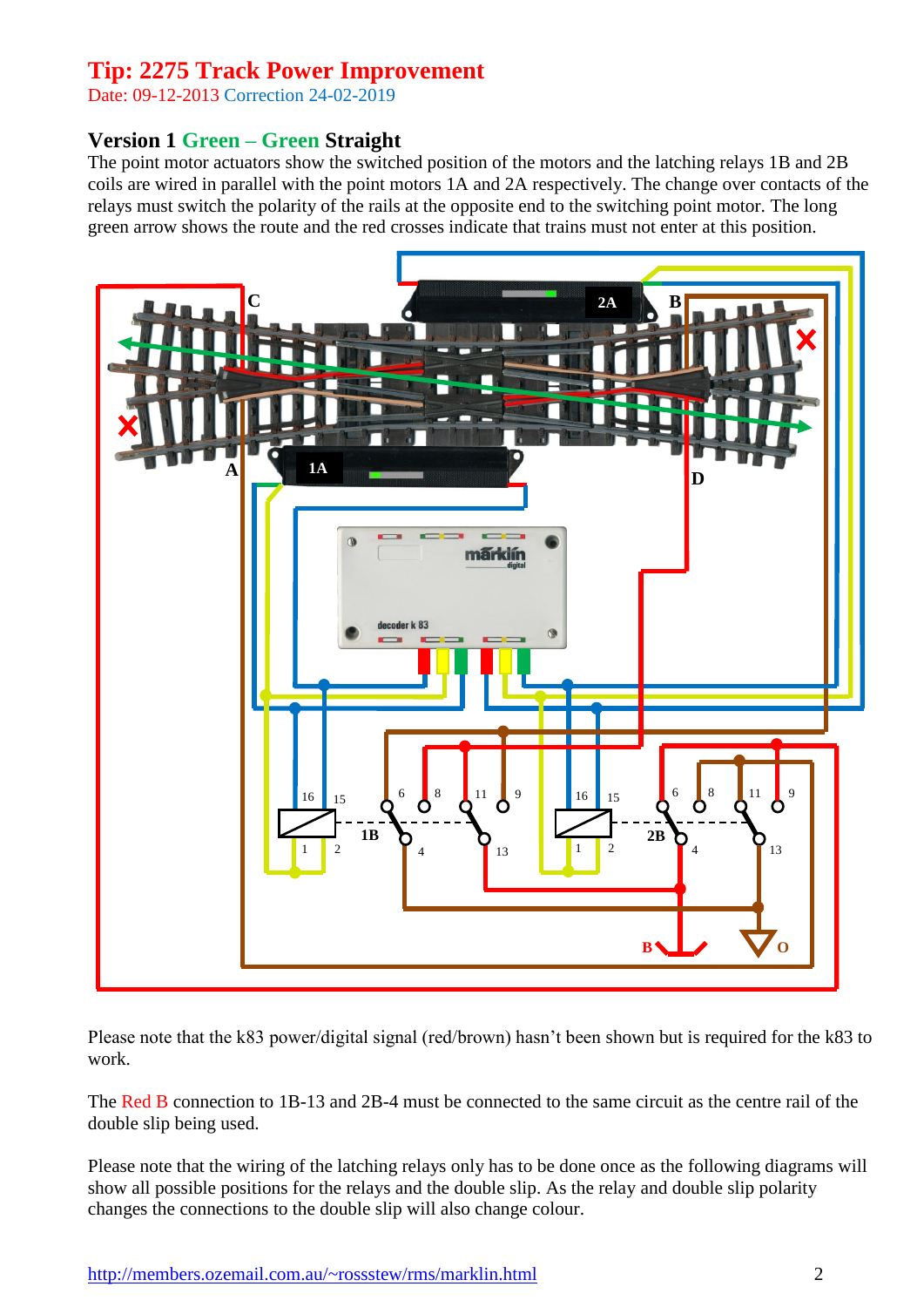Date: 09-12-2013 Correction 24-02-2019

### **Version 2 Red – Red Straight**

The point motor actuators show the switched position of the motors and the latching relays 1B and 2B coils are wired in parallel with the point motors 1A and 2A respectively. The long green arrow shows the route and the red crosses indicate that trains must not enter at this position.



The Red B connection to 1B-13 and 2B-4 must be connected to the same circuit as the centre rail of the double slip being used.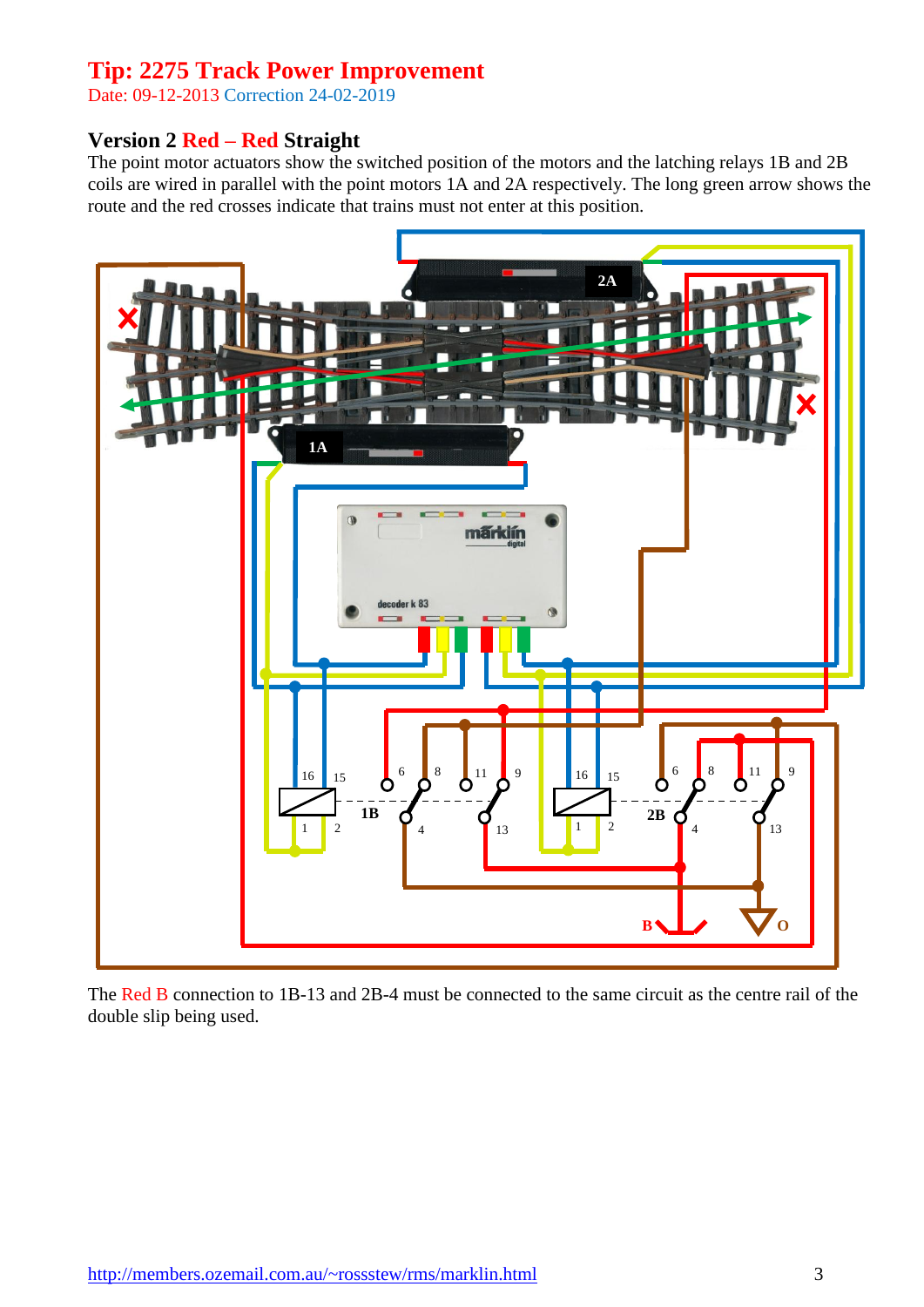Date: 09-12-2013 Correction 24-02-2019

#### **Version 3 Green – Red Curve**

The point motor actuators show the switched position of the motors and the latching relays 1B and 2B coils are wired in parallel with the point motors 1A and 2A respectively. The long green arrow shows the route and the red crosses indicate that trains must not enter at this position.



The Red B connection to 1B-13 and 2B-4 must be connected to the same circuit as the centre rail of the double slip being used.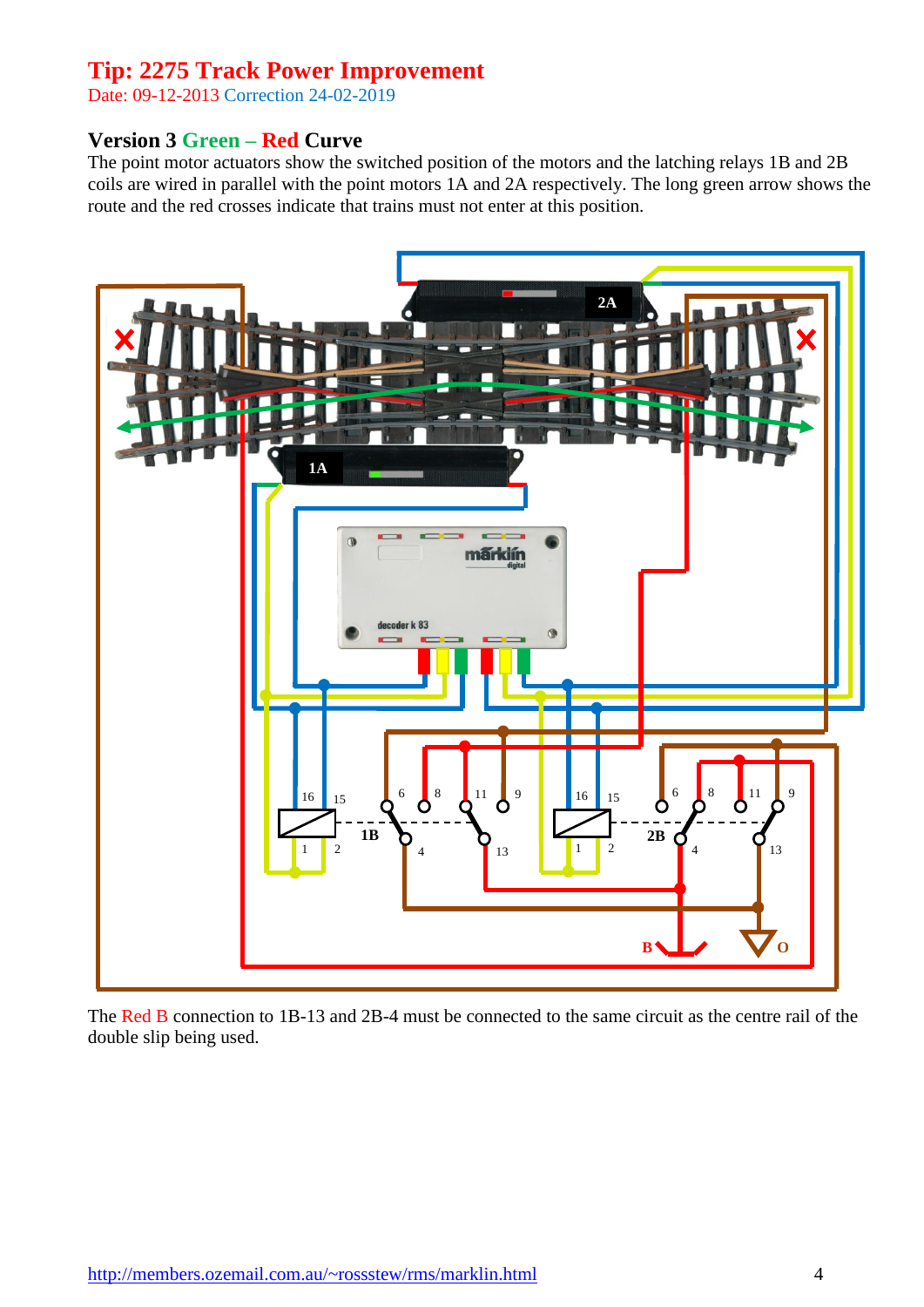Date: 09-12-2013 Correction 24-02-2019

#### **Version 4 Red – Green Curve**

The point motor actuators show the switched position of the motors and the latching relays 1B and 2B coils are wired in parallel with the point motors 1A and 2A respectively. The long green arrow shows the route and the red crosses indicate that trains must not enter at this position.



The Red B connection to 1B-13 and 2B-4 must be connected to the same circuit as the centre rail of the double slip being used.